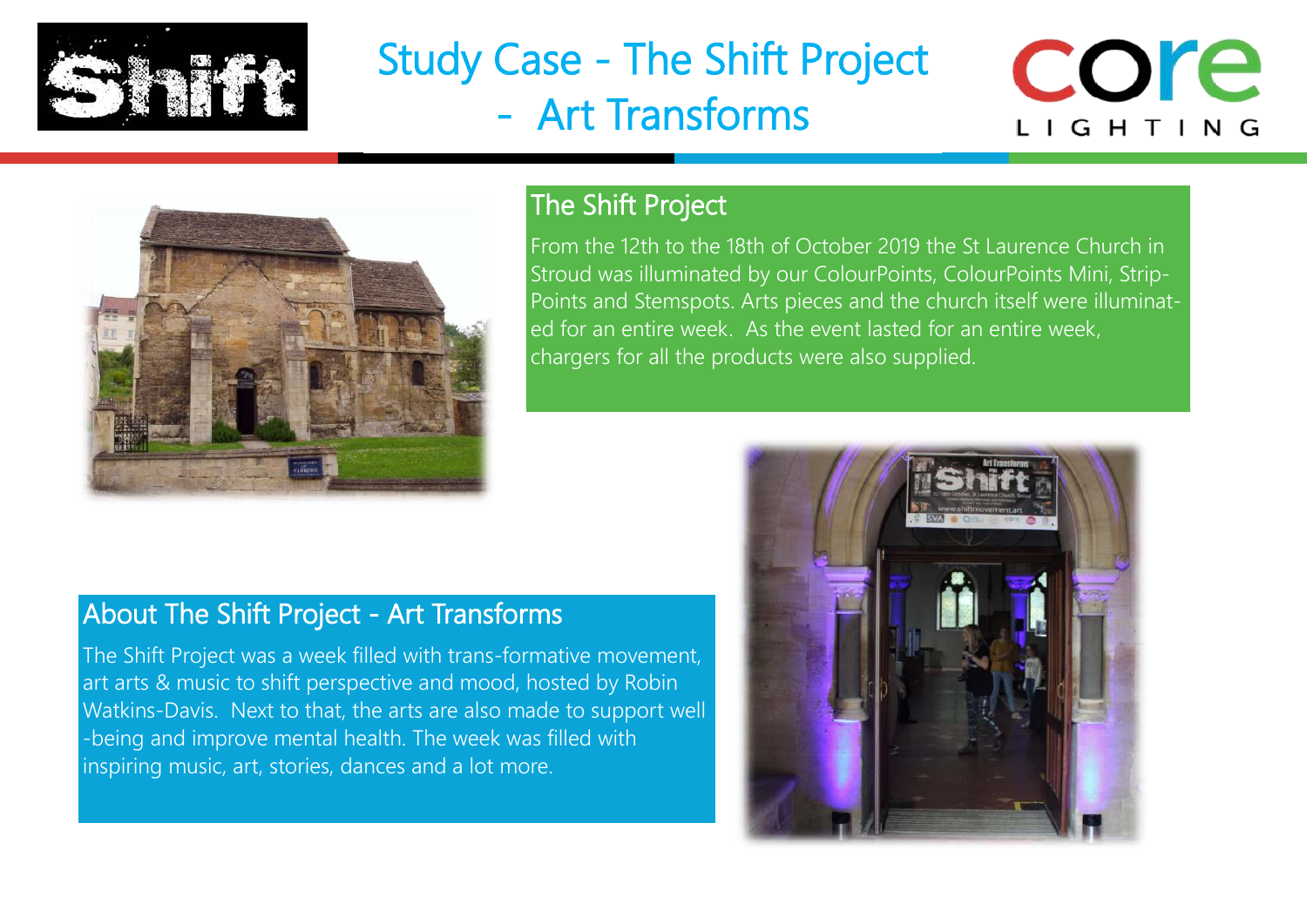

# Study Case - The Shift Project - Art Transforms

## core LIGHTING

## Lighting the church and art

By using our ColourPoints, ColourPoints Mini, StripPoints and Stemspots a warm atmosphere was created in the St Laurence Church.

Stemspots and ColourPoints were ideal for emphasizing the art displayed in the church. Whereas multiple StripPoints illuminated a white cloth that was hanging in the church. The length of the cloth was around 20 feet.